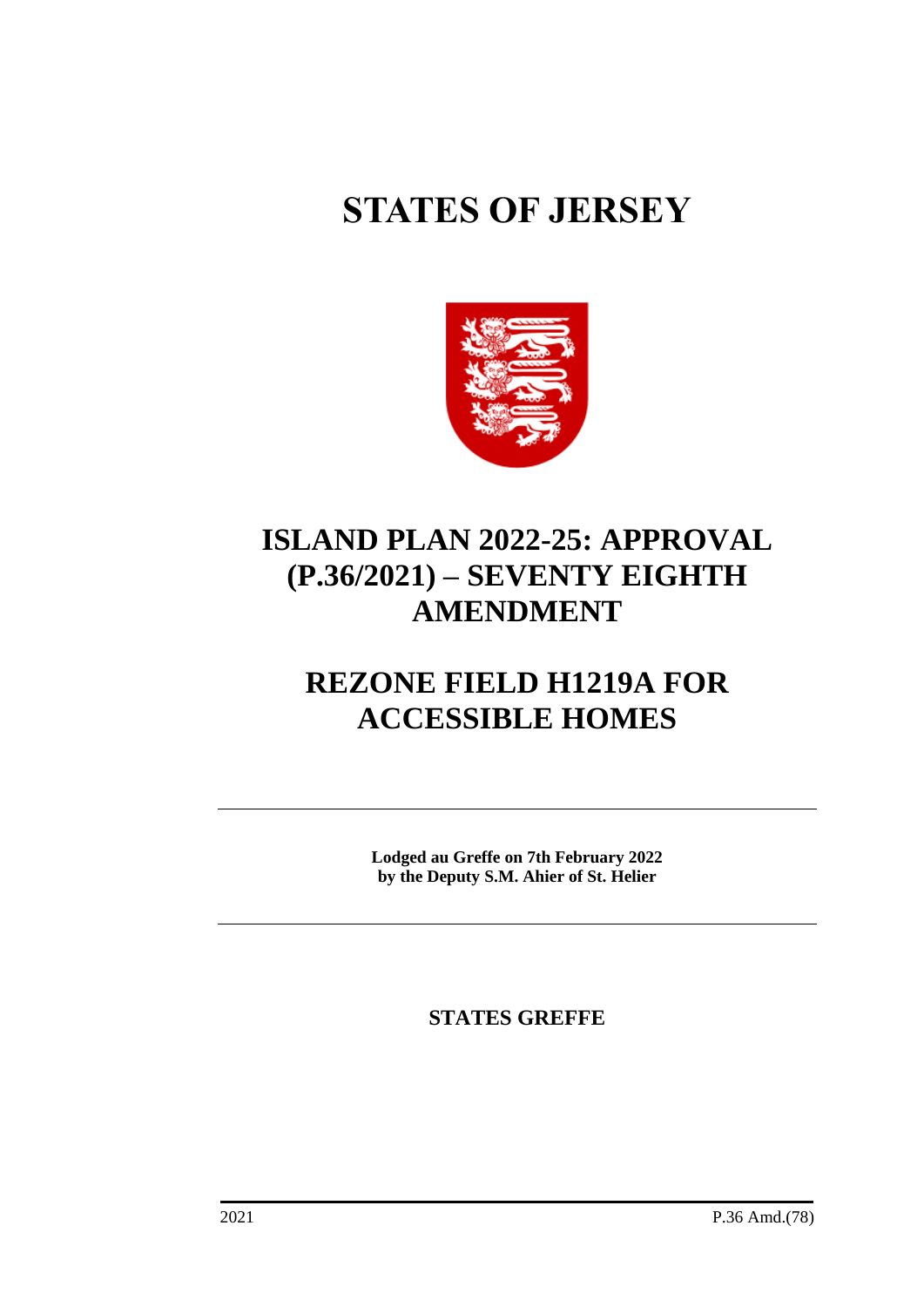#### ISLAND PLAN 2022-2025: APPROVAL (P.36/2021) – SEVENTY EIGHTH AMENDMENT \_\_\_\_\_\_\_\_\_\_\_\_

## **PAGE 2 –**

After the words "the draft Island Plan 2022-25" insert the words "except that –

- (a) the following should be removed from the list of sites to be zoned for affordable homes in Policy H5 – Provision of affordable homes –
- "5. Field H1219, La Grande Route de Mont a L'Abbé, St. Helier (1.20 hectares/6.6 vergées)";

(b) within Policy H6, after the first paragraph there should be inserted the following new paragraph –

"The following site should be specifically zoned for the provision of purposebuilt fully-accessible homes for people with disabilities, and its development for any other use will not be supported:

Field H1219, La Grande Route de Mont a L'Abbé, St. Helier (1.20 hectares/6.6 vergées)";

(c) the draft Island Plan 2022-25 should be further amended in such respects as may be necessary consequent upon the adoption of (a) and (b); and

(d) the Draft Bridging Island Plan Proposals Map Part A – Planning Zones should be amended to reflect the adoption of (a) and (b)."

## DEPUTY S.M. AHIER OF ST. HELIER

**Note:** After this amendment, the proposition would read as follows –

## **THE STATES are asked to decide whether they are of opinion** −

to approve, in accordance with Article 3(1) of the Planning and Building (Jersey) Law 2002, as amended by the Covid-19 (Island Plan) (Jersey) Regulations 2021, the draft Island Plan 2022-25, except that  $-$ 

(a) the following should be removed from the list of sites to be zoned for affordable homes in Policy H5 – Provision of affordable homes –

"5. Field H1219, La Grande Route de Mont a L'Abbé, St. Helier (1.20 hectares/6.6 vergées)";

(b) within Policy H6, after the first paragraph there should be inserted the following new paragraph –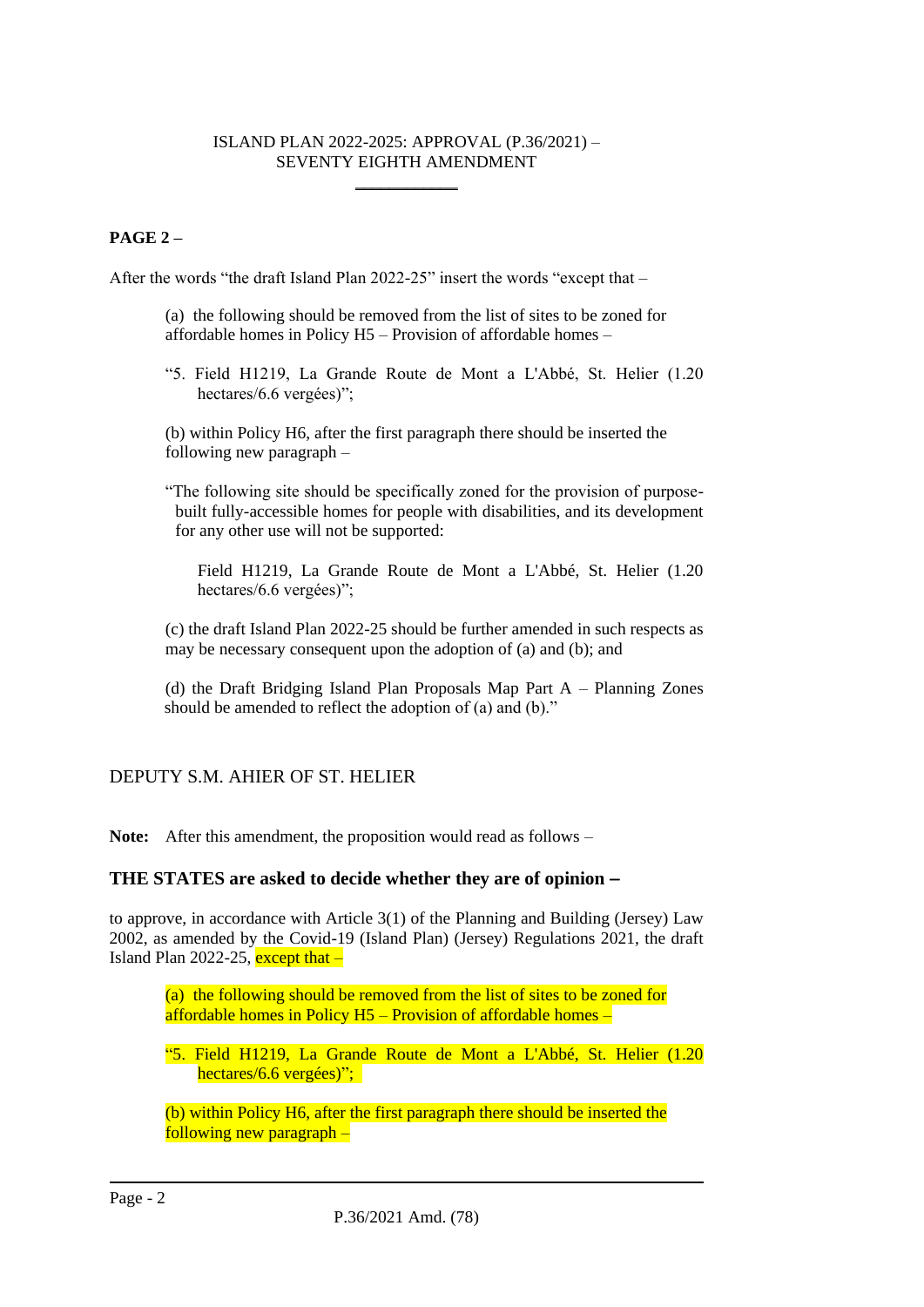"The following site should be specifically zoned for the provision of purposebuilt fully-accessible homes for people with disabilities, and its development for any other use will not be supported:

Field H1219, La Grande Route de Mont a L'Abbé, St. Helier (1.20 hectares/6.6 vergées)";

(c) the draft Island Plan 2022-25 should be further amended in such respects as may be necessary consequent upon the adoption of (a) and (b); and

(d) the Draft Bridging Island Plan Proposals Map Part A – Planning Zones should be amended to reflect the adoption of (a) and (b)."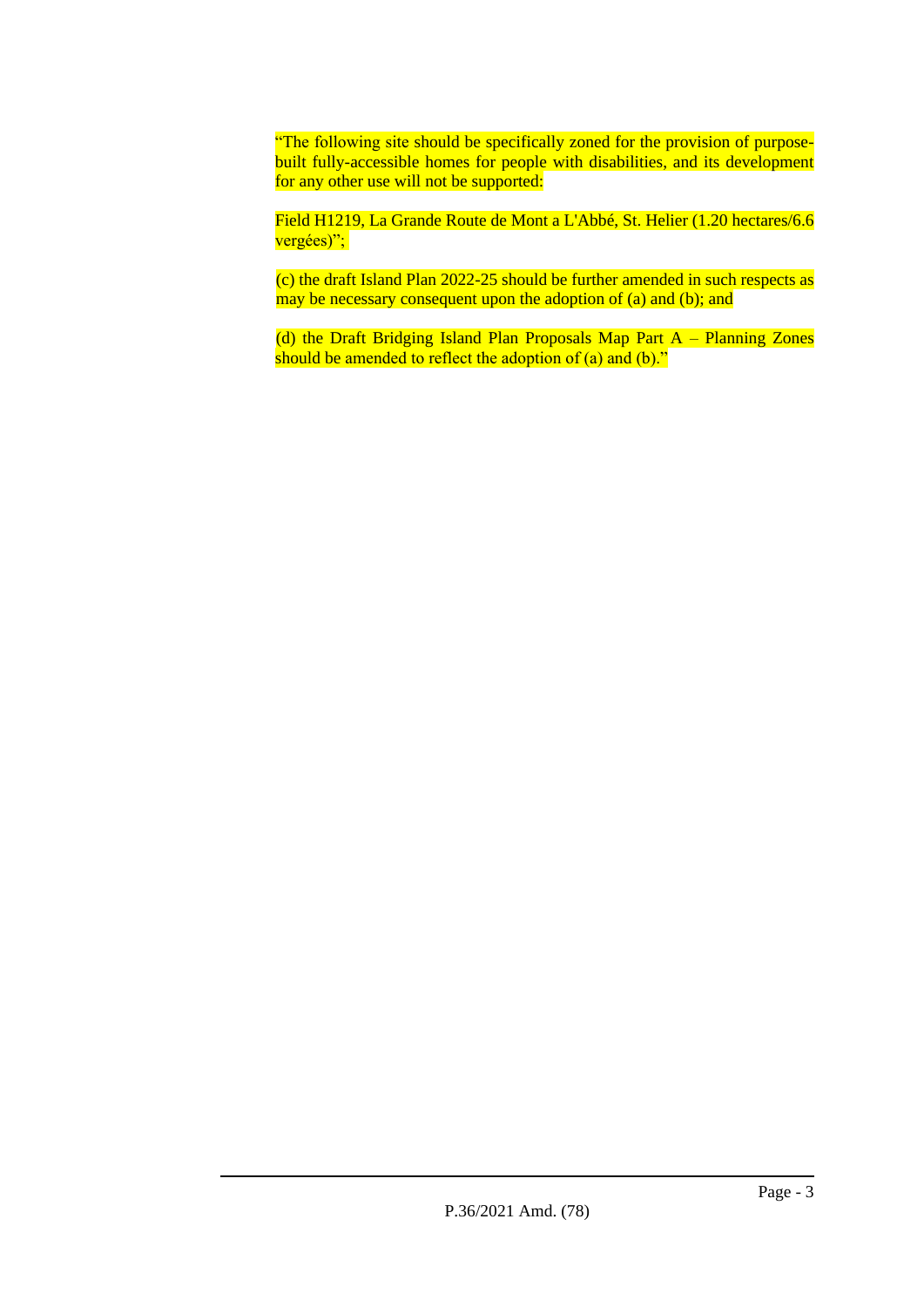#### **REPORT**

#### **Background/Rationale**

The Objective Assessment of Housing Need conducted in 2018 ("OAHN") reported that "vulnerable groups such as people with mental health issues, learning disabilities, [and] physical disabilities… might not be well supported", for which they gave three reasons: a shortage of workers; a shortage of volunteers and informal support; and the fact that such vulnerable people are often "not perceived as a high priority"<sup>1</sup>. Whilst the Bridging Island Plan does make housing provisions specifically for older people, there are legitimate concerns which arise from its failure to address the future housing needs of disabled people in Jersey.

Although the Draft bridging Island Plan Consultation Document ("DBIP") did expressly state that "New housing must meet the diverse, specialised needs of people with disabilities", it went on to make the following observation: "Changes to the island's building byelaws in 2007 have… meant that all new homes constructed since that time enable occupants with disabilities to cope better with reduced mobility, which is often a factor in older age"<sup>2</sup>. It is important to recognise that, firstly, reduced mobility is but one type or aspect of disability; and secondly, that not all disabilities are acquired later in life. Even then, the Disability Strategy for Jersey (which was published 10 years after the byelaw changes of 2007) noted that 31% of disabled islanders still experienced difficulty moving around in their home<sup>3</sup>.

As aforementioned, the DBIP does consider that the need for more specialist housing will grow as "the island's population profile becomes more aged", but the report also states that a "population-based approach to the future level of provision will… need to be considered against the ambitions of the new Jersey Care Model which seeks to move away from the unsustainable institutional-based model of care, into a more modern community-based structure".<sup>4</sup> This seems to explicitly advocate enabling independent and supported living for people with disabilities for as long as possible: an aim which simply cannot be achieved unless there is sufficient housing stock to offer a viable alternative to institutionalisation.

There are clearly, then, three very compelling reasons to set aside housing specifically for disabled people: because the island-wide housing shortage acknowledged by the Island Plan will more severely impact people with disabilities; because the needs of people with disabilities must and should be correctly prioritised by this Government; and because the Government has a responsibility to ensure "equal access to housing and equitable social outcomes" for people with disabilities, as enshrined in the DBIP.<sup>5</sup>

<sup>&</sup>lt;sup>1</sup>[https://www.gov.je/SiteCollectionDocuments/Government%20and%20administration/Objective%20Assessment%20o](https://www.gov.je/SiteCollectionDocuments/Government%20and%20administration/Objective%20Assessment%20of%20Housing%20Need%20Report.pdf) [f%20Housing%20Need%20Report.pdf](https://www.gov.je/SiteCollectionDocuments/Government%20and%20administration/Objective%20Assessment%20of%20Housing%20Need%20Report.pdf) p.8

<sup>&</sup>lt;sup>2</sup>[https://www.gov.je/SiteCollectionDocuments/Environment%20and%20greener%20living/C%20Draft%20Bridging%](https://www.gov.je/SiteCollectionDocuments/Environment%20and%20greener%20living/C%20Draft%20Bridging%20Island%20Plan%20Digital1.pdf) [20Island%20Plan%20Digital1.pdf](https://www.gov.je/SiteCollectionDocuments/Environment%20and%20greener%20living/C%20Draft%20Bridging%20Island%20Plan%20Digital1.pdf) p.194

<sup>3</sup>[https://www.gov.je/SiteCollectionDocuments/Government%20and%20administration/R%20Disability%20Strategy%](https://www.gov.je/SiteCollectionDocuments/Government%20and%20administration/R%20Disability%20Strategy%20For%20Jersey%20Standard%20Version%2020170525%20DS.pdf) [20For%20Jersey%20Standard%20Version%2020170525%20DS.pdf](https://www.gov.je/SiteCollectionDocuments/Government%20and%20administration/R%20Disability%20Strategy%20For%20Jersey%20Standard%20Version%2020170525%20DS.pdf) p.21

<sup>4</sup> [https://www.gov.je/SiteCollectionDocuments/Environment%20and%20greener%20living/C%20Draft%20Bridging%](https://www.gov.je/SiteCollectionDocuments/Environment%20and%20greener%20living/C%20Draft%20Bridging%20Island%20Plan%20Digital1.pdf) [20Island%20Plan%20Digital1.pdf](https://www.gov.je/SiteCollectionDocuments/Environment%20and%20greener%20living/C%20Draft%20Bridging%20Island%20Plan%20Digital1.pdf) p.195

<sup>5</sup> Ibid, p.194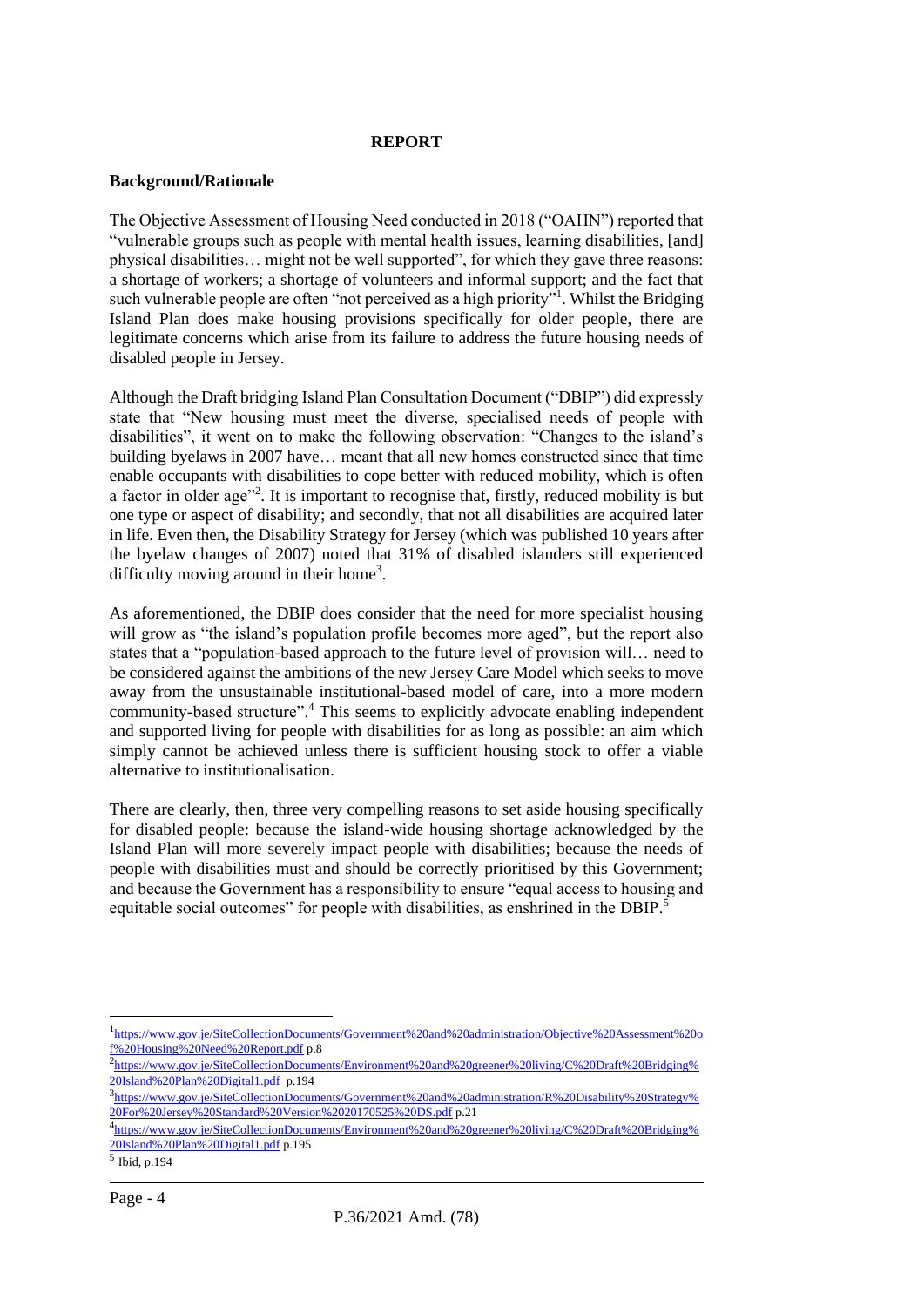#### **Attractiveness of H1219**

The Strategic Issues and Options Consultation, carried out as part of the Island Plan Review in 2019, found that "Of the seven different spatial strategy options presented in the consultation, respondents showed the most support for focusing development within St Helier, with 71% of respondents supporting this option."<sup>6</sup> The independent planning inspectors' report into the draft Bridging Island Plan ("IPIR") noted that H1219 "lies well within the urban area at perhaps the most sustainable location of all the proposed allocations [within  $H5$ ]"<sup>7</sup> and that the field "appears to have no exceptional ecological value<sup>38</sup>. It therefore seems as if this site is a strong candidate for rezoning, and the benefits of its urban location are likely to be more keenly felt by people who are more dependent on services such as, for example, public transport.

The OAHN also reports that "homes [which] better meet the needs of older people… are best provided in those parts of the island's built-up area with best access and proximity to local services, facilities, and public transport"<sup>9</sup>. It is logical to conclude that people with disabilities would likewise benefit from accommodation which affords the best access and proximity to services that they require. If this is accepted, then Field H1219's proximity to Mont a L'Abbé School might prove a great help to families with disabled children, for example; it would also circumvent the concerns, noted by the IPIR, "about the ability of the schools in St Helier to accommodate more pupils from new development, particularly at primary level"<sup>10</sup>.

#### **Data Gap**

There is a huge data gap locally when it comes to how many units would need to be built now to support the future needs of disabled children who would prefer to live at home, or whose families would want them to remain at home, for as long as possible. There is likewise no publicly-available data on how many disabled people in Jersey are living in institutionalised settings because of a lack of specialist housing.

It is not for politicians to provide this information. Rather, if the provision of this housing must be dependent on a needs assessment, then it is for the Government to order that such an assessment be undertaken; and, for the purposes of this amendment, it should be assumed that any assessment undertaken will uncover a need for (at least) a proportionate provision of housing. For the sake of clarity: this amendment is proceeding on the assumption that at least some affordable housing will be needed by disabled people in future.

#### **Financial and manpower implications**

There are no financial or manpower implications in relation to the inclusion of the site as identified.

<sup>6</sup> [https://www.gov.je/SiteCollectionDocuments/Planning%20and%20building/IP-findings%20report](https://www.gov.je/SiteCollectionDocuments/Planning%20and%20building/IP-findings%20report-digital%20111219.pdf)[digital%20111219.pdf](https://www.gov.je/SiteCollectionDocuments/Planning%20and%20building/IP-findings%20report-digital%20111219.pdf) p.1

<sup>7</sup> https://www.gov.je/SiteCollectionDocuments/Planning%20and%20building/R%20Jersey%20Draft%20Bridging%20I sland%20Plan%20EiP%20Inspectors%20Report%20to%20Minister%20for%20the%20Environment.pdf p.31 8 *Ibid*, p.32

<sup>9</sup> [https://www.gov.je/SiteCollectionDocuments/Government%20and%20administration/Objective%20Assessment%20o](https://www.gov.je/SiteCollectionDocuments/Government%20and%20administration/Objective%20Assessment%20of%20Housing%20Need%20Report.pdf) [f%20Housing%20Need%20Report.pdf](https://www.gov.je/SiteCollectionDocuments/Government%20and%20administration/Objective%20Assessment%20of%20Housing%20Need%20Report.pdf) p.194

<sup>10</sup>[https://www.gov.je/SiteCollectionDocuments/Planning%20and%20building/R%20Jersey%20Draft%20Bridging%20](https://www.gov.je/SiteCollectionDocuments/Planning%20and%20building/R%20Jersey%20Draft%20Bridging%20Island%20Plan%20EiP%20Inspectors%20Report%20to%20Minister%20for%20the%20Environment.pdf) [Island%20Plan%20EiP%20Inspectors%20Report%20to%20Minister%20for%20the%20Environment.pdf](https://www.gov.je/SiteCollectionDocuments/Planning%20and%20building/R%20Jersey%20Draft%20Bridging%20Island%20Plan%20EiP%20Inspectors%20Report%20to%20Minister%20for%20the%20Environment.pdf) p.38